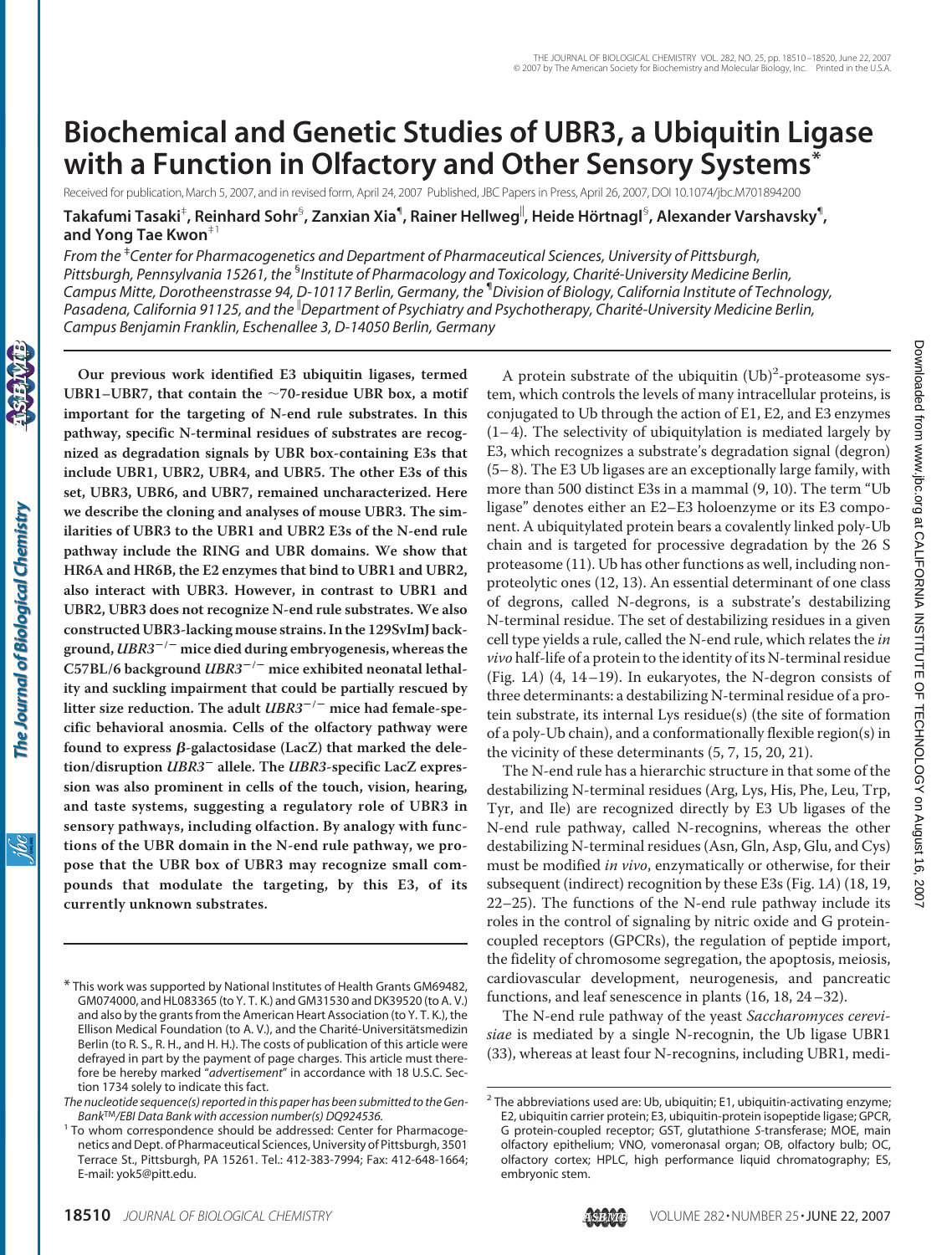ate this pathway in mammals (16, 17, 31, 34). Our recent study (17) identified a family of mammalian E3 Ub ligases that share a characteristic zinc finger-like  $\sim$ 70-residue domain termed the UBR box. The mouse genome encodes at least seven UBR boxcontaining proteins, termed UBR1–UBR7, which vary both in size (from 50 to 570 kDa) and in containing or lacking other E3-characteristic domains, such as HECT, RING, PHD, or F-box (Fig. 1*B*) (17). UBR1 and UBR2 of this set, the highly homologous (47% identical) 200-kDa E3s, are the known N-recognins of the mouse N-end rule pathway (16, 34).

In the *S. cerevisiae* RING-type UBR1 Ub ligase and also (by inference) in its mammalian homologs UBR1 and UBR2, the UBR box and nearby regions mediate the recognition of N-degrons (*i.e.* the binding of N-recognin to a primary destabilizing N-terminal residue (Arg, Lys, His, Phe, Leu, Trp, Tyr, or Ile) of a polypeptide) (16, 33). *S. cerevisiae* UBR1 recognizes type-1 (basic) destabilizing N-terminal residues Arg, Lys, and His through a binding site that resides at least in part in the UBR box. UBR1 recognizes type-2 (bulky hydrophobic) N-terminal residues Phe, Leu, Trp, Tyr, and Ile through a nearby but genetically distinguishable domain that includes the UBR box and a proximal downstream region (see Refs. 17, 33, and 35 and references therein). *S. cerevisiae* UBR1 contains yet another (third) substrate-binding site. Its activity is allosterically controlled by occupancy states of the other two (type-1 and type-2) binding sites of UBR1. The third substrate-binding site targets the transcriptional repressor CUP9, through an internal degron near the C terminus of CUP9 (26, 33). Since mouse UBR1 and UBR2 are homologs of *S. cerevisiae* UBR1 (16, 36), one would expect these mammalian Ub ligases to also contain analogous (third) substrate-binding sites (Fig. 1*A*). Indeed, mouse UBR1 was shown to target c-FOS, a component of the AP-1 transcription factor, for ubiquitylation and subsequent degradation through a conditional (regulated by phosphorylation) degron near the N terminus of c-FOS (37). Several other UBR box-containing proteins, such as UBR4 (PUSHOVER/BIG) and UBR5 (EDD/ hHYD), are also, operationally, N-recognins whose substrate specificities include the ability to recognize primary destabilizing N-terminal residues (Fig. 1*A*) (17).

We have previously characterized mammalian UBR1, UBR2, UBR4, and UBR5 as Ub ligases of the N-end rule pathway that recognize destabilizing N-terminal residues (16, 17, 34, 36). In the present study, we cloned and characterized mouse UBR3, a protein of unknown function that contains both the UBR box and the RING domain. Our findings show that UBR1, UBR2, and UBR3 are structurally related members of the RING-UBR subfamily of UBR-box E3s that interact (and function together) with the E2 enzymes HR6A and HR6B. We also constructed and characterized mouse strains lacking UBR3 and describe several lines of evidence suggesting that one function of UBR3 involves the regulation of sensory pathways, including olfaction.

#### **EXPERIMENTAL PROCEDURES**

*Cloning of the UBR3 cDNA*—A 412-bp cDNA fragment that encompassed a 3'-proximal region of the *UBR3* ORF (see "Results") was used as a probe to screen a  $\lambda$ EXlox-based embryonic day 10 (E10) mouse embryo cDNA library (Novagen, Madison, WI), yielding a 2.5-kb *UBR3* cDNA fragment. This fragment was employed as a probe in a second screen, using a  $\lambda$ gt10-based mouse cDNA library from MEL-C19 cells (Clontech) and yielding in a 1-kb fragment. Two subsequent screenings yielded 2-kb and 1.5-kb fragments. To isolate the 5' region of *UBR3* cDNA, 5'-rapid amplification of cDNA ends PCR was performed with  $poly(A)^+$  RNA from mouse liver or skeletal muscle. The resulting set of overlapping cDNA fragments were joined to produce full-length *UBR3* cDNAs encoding two splicing-derived isoforms.

*Construction of UBR3/ Mouse Strains*—The mouse *UBR3* gene was isolated by screening a bacterial artificial chromosome (BAC) DNA library (Genome Systems, St. Louis, MO) from 129SvJ mouse embryonic stem (ES) cells by using a *UBR3* specific cDNA probe (nucleotides 385–1,886). The exon/intron organization of the first  $\sim$  30 kb of UBR3 was determined using exon-specific PCR primers to amplify genomic DNA fragments flanked by exons as previously described (34). The targeting vector was constructed using standard techniques, linearized with KpnI, and electroporated into CJ7 ES cells, followed by standard procedures for selection and identification of correctly targeted *UBR3<sup>+/-</sup>* ES cell colonies by using PCR and Southern hybridization (16, 22, 24, 34, 38). The resulting  $UBR3^{+/}$  ES cell clones (6 of 960 ES cell clones analyzed) were further selected for apparently normal karyotypes. Four independently produced *UBR3<sup>+/-</sup>* ES cell clones were injected into C57/BL6J blastocysts to generate chimeric mice. In two of these mice, the mutant (*UBR3*<sup>-</sup>) allele was transmitted to the germ line. Northern and Southern hybridizations and PCR-mediated genotyping were carried out as described (34).

*GST Pull-down Assays*—Glutathione *S*-transferase (GST) pull-down assays were carried out as described (16). N-terminally FLAG-tagged mouse <sup>f</sup> UBR1, <sup>f</sup> UBR2, and <sup>f</sup> UBR3 and *S. cerevisiae* <sup>f</sup> UBR1 (sc-<sup>f</sup> UBR1) were expressed in *S. cerevisiae* SC295 (*MATa, GAL4 GAL80 ura3*-*52, leu2*-*3,112 reg1*-*501 gal1 pep4*-*3*) from the P*ADH1* promoter in a high copy vector. *X*-SCC1-GST fusions (where *X* represents Met, Arg, or Leu) were produced using the IMPACT (intein-mediated purification with an affinity chitin-binding tag) system (New England Biolabs, Ipswich, MA) as previously described (16). N-terminal residues of the test proteins were verified by Edman sequencing of purified *X*-SCC1-GST fusions. GST fusions to mouse HR6A and HR6B (GST-HR6A and GST-HR6B) were expressed in *Escherichia coli* BL21(DE3) and purified as described (16). The purified *X*-SCC1-GST (2  $\mu$ g) in 250  $\mu$ l of the loading buffer (137 mm NaCl, 2.7 mm KCl, 4.3 mm Na<sub>2</sub>HPO<sub>4</sub>, 1.4 mm KH<sub>2</sub>PO<sub>4</sub>, 10% glycerol, and 1% Triton X-100, pH 7.4) was incubated with 15  $\mu$ l of glutathione-Sepharose beads (Amersham Biosciences) for 1 h at 4 °C. The beads were washed once with the loading buffer and twice with the binding buffer (10% glycerol, 0.1% Nonidet P-40, 0.2 M KCl, 1 mM dithiothreitol, and 50 mM HEPES, pH 7.5). The diluted yeast extracts (250  $\mu$ l) containing E3s in binding buffer containing the protease inhibitor tablet (Roche Applied Science) were added into the washed beads. The bound proteins were eluted, fractionated by SDS-PAGE, and immunoblotted with anti-FLAG antibody. The *5*% *input lanes* (see Fig. 2) refer to a directly loaded sample of the yeast extract that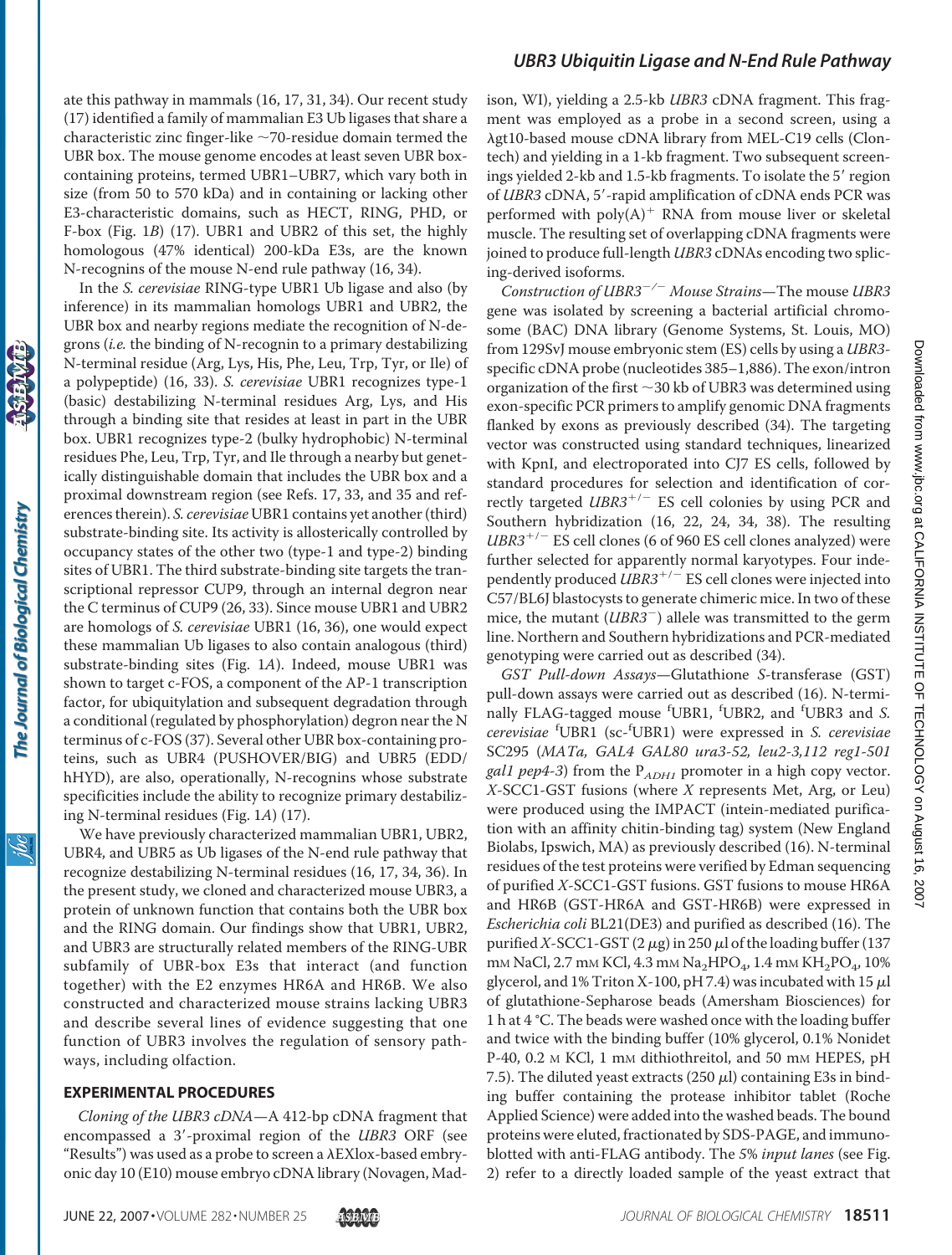corresponded to 5% of the extract amount used in GST pulldown assays.

*X-Peptide Pull-down Assay*—*X*-Peptides (*X*-Ile-Phe-Ser-Thr-Asp-Thr-Gly-Pro-Gly-Gly-Cys, where *X* represents Arg, Phe, Gly, Ser, Thr, Ala, Asp, or Met), where residues 2–9 were derived from residues 2–9 of Sindbis virus polymerase nsP4, were synthesized as described (17). *S. cerevisiae* extract expressing mouse <sup>f</sup>UBR1, <sup>f</sup>UBR2, or <sup>f</sup>UBR3 was diluted by the lysis buffer (10% glycerol, 0.1% Nonidet P-40, 0.2 M KCl, 1 mM dithiothreitol, and 50 mM HEPES, pH 7.5) to 1.2 mg/ml of total protein and thereafter incubated with or without an added dipeptide for 15 min on ice to prevent proteolytic degradation of peptide substrates. A sample (0.3 ml) was then transferred to a new tube containing 5  $\mu$ l (packed volume) of a carrier-linked 12-mer peptide, followed by gentle mixing, through rotation of the tube, for 1 h at  $4^{\circ}$ C. The beads were pelleted by a brief centrifugation and then washed three times, for 2 min each, with the lysis buffer. The beads were then suspended in 20  $\mu$ l of SDS-PAGE loading buffer and heated at 95 °C for 5 min, followed by a brief spin in a microcentrifuge, SDS-8% PAGE of the supernatant, and detection of <sup>f</sup>UBR1, <sup>f</sup>UBR2, or <sup>f</sup>UBR3 by immunoblotting with anti-FLAG M2 antibody.

*Antibody to Mouse UBR3*—An affinity-purified polyclonal rabbit antibody to mouse UBR3 was produced using standard methods (34, 38, 39), using purified GST-UBR3-(182–598) fusion as an antigen. This antibody was employed to detect endogenous UBR3 through a combination of immunoprecipitation and immunoblotting (see Fig. 3*D* and "Results").

*LacZ Staining, Immunohistochemistry, and Northern Hybridization*—LacZ staining (using 5-bromo-4-chloro-3-in $d$ olyl- $\beta$ -D-galactopyranoside) and Northern hybridization (with a *UBR3*-specific <sup>32</sup>P-labeled cDNA probe) were carried out as described (24). LacZ-stained embryos were postfixed, photographed, and sectioned after embedding in paraffin. Alternatively, the tissues were frozen in OCT medium after fixation, cryosectioned, and stained for LacZ on the slides. For immunohistochemistry, specific tissues were isolated, fixed in 4% formaldehyde, treated with 70% ethanol, dehydrated, and embedded in paraffin wax as described (16), followed by sectioning and staining with hematoxylin/eosin or an antibody. For Northern hybridization, a mouse adult tissue blot (Seegene, Seoul, Korea) containing total RNAs isolated from the brain, heart, lung, liver, spleen, kidney, stomach, small intestine, skeletal muscle, thymus, testis, uterus of nonpregnant female, and E17.5 placenta was hybridized with <sup>32</sup>P-labeled cDNA fragments of mouse  $UBR3$  or human  $\beta$ -actin. Northern analyses were also done with total RNAs from *UBR3<sup>-/-</sup>* brains and hearts *versus* their wild-type counterparts.

*Assays for Neurotransmitters, Amino Acids, and Neurotrophins*—Individual brains for each *UBR3* genotype  $(+/+,$  $+/-$ , and  $-/-$ ) at the stages of E18 and postnatal day 1 (P1) were collected (6 - 8 brains of each genotype) to measure neurotransmitters and related compounds as described (40). The levels of monoamines (noradrenaline, dopamine, and serotonin) and their metabolites were determined using high performance liquid chromatography (HPLC) with electrochemical detection. Amino acids were measured using HPLC and fluorescence spectroscopy (41). The levels of nerve growth factor and brain-derived neurotrophic factor in the brains were determined by enzyme-linked immunoassay (42).

*Odor-based Behavioral Tests*—Odorant discrimination tests were performed largely as described (43) with minor modifications. *UBR3<sup>-/-</sup>* mice (7-17 weeks old) with littermate controls  $(+/+)$  and *UBR3<sup>+/-</sup>*) were individually housed in filter-topped cages 2 days before the test. On the third day, the test mouse was relocated to a designated area away from other mice and was left there for 30 min to allow accommodation to the environment. Pretraining sessions and odorant tests with mice are described under "Results." Odorant solutions (50  $\mu$ M) were made freshly in deionized water (for isoamyl acetate and ethyl vanillin) or mineral oil (for geraniol and citral). One experimenter performed the entire set of odorant tests without knowing the genotypes of mice being tested.

### **RESULTS**

*Cloning of Mouse cDNAs Encoding UBR3*—Data base search using UBR1 and UBR2 sequences as probes brought forth a 388-bp cDNA fragment (GenBank<sup>TM</sup> accession number W83893) encoding a partial open reading frame that exhibits a weak but significant homology to C-terminal regions of UBR1 and UBR2. By employing cDNA library screening and 5'-rapid amplification of cDNA ends PCR, we cloned the  $\sim$ 8-kb fulllength mouse cDNA, yielding nine overlapping cDNA fragments that represented two isoforms of a  $\sim$ 213-kDa protein named UBR3. The predicted mouse *UBR3* cDNA isoforms, encoding the proteins of 1,889 and 1,893 residues, respectively, contained distinct exon/intron boundaries, indicating alternative RNA splicing (data not shown). Reverse transcription-PCR analysis detected comparable mRNA levels of UBR3 isoforms in the liver and skeletal muscle (data not shown). Northern hybridization indicated that the two *UBR3* mRNAs, of  $\sim$ 8 and  $\sim$  6.5 kb, were expressed in a broad range of tissues, with higher levels in the brain and skeletal muscle (Fig. 1*D*). UBR3 exhibited a low but significant sequence similarity (22% identity) to the 200-kDa mouse UBR1 and UBR2, which are 47% identical (Fig. 1*C*). Significantly, UBR3 contained all of the domains (the UBR box, the WxRNG domain, the RING-H2 finger, and the autoinhibitory domain) that have been identified in UBR1 and UBR2 (Fig. 1*C*). Thus, operationally, UBR1, UBR2, and UBR3 comprise a distinct RING-UBR subfamily of UBR Ub ligases.

*UBR3 Binds to E2 Ub-conjugating Enzymes HR6A and HR6B*— We have previously shown that either of the E2 Ub-conjugating enzymes HR6A and HR6B supports the UBR1-mediated degradation of N-end rule substrates (34) and that mouse UBR1 and UBR2 bind to HR6B (16). Mouse HR6A and HR6B are 95% identical and are functional counterparts of the *S. cerevisiae* E2 enzyme RAD6/UBC2 whose multiple functions include the N-end rule pathway, where RAD6 is a part of the UBR1-RAD6 Ub ligase (44, 45). To determine whether mouse UBR3 binds to HR6A and HR6B, we expressed the N-terminally FLAG-tagged mouse <sup>f</sup> UBR3 and <sup>f</sup> UBR1 in *S. cerevisiae*. Purified GST-HR6A or GST-HR6B fusion proteins were bound to glutathione-conjugated beads, and GST pull-down assays were carried out with yeast extracts expressing <sup>f</sup>UBR1 or <sup>f</sup>UBR3. Both <sup>f</sup>UBR3 and<br><sup>f</sup>UBR1 bound to GST-HR6A and GST-HR6B but not to S. cer. UBR1 bound to GST-HR6A and GST-HR6B but not to *S. cerevisiae*-derived GST-RAD6 (negative control) (Fig. 2, *A* and *B*).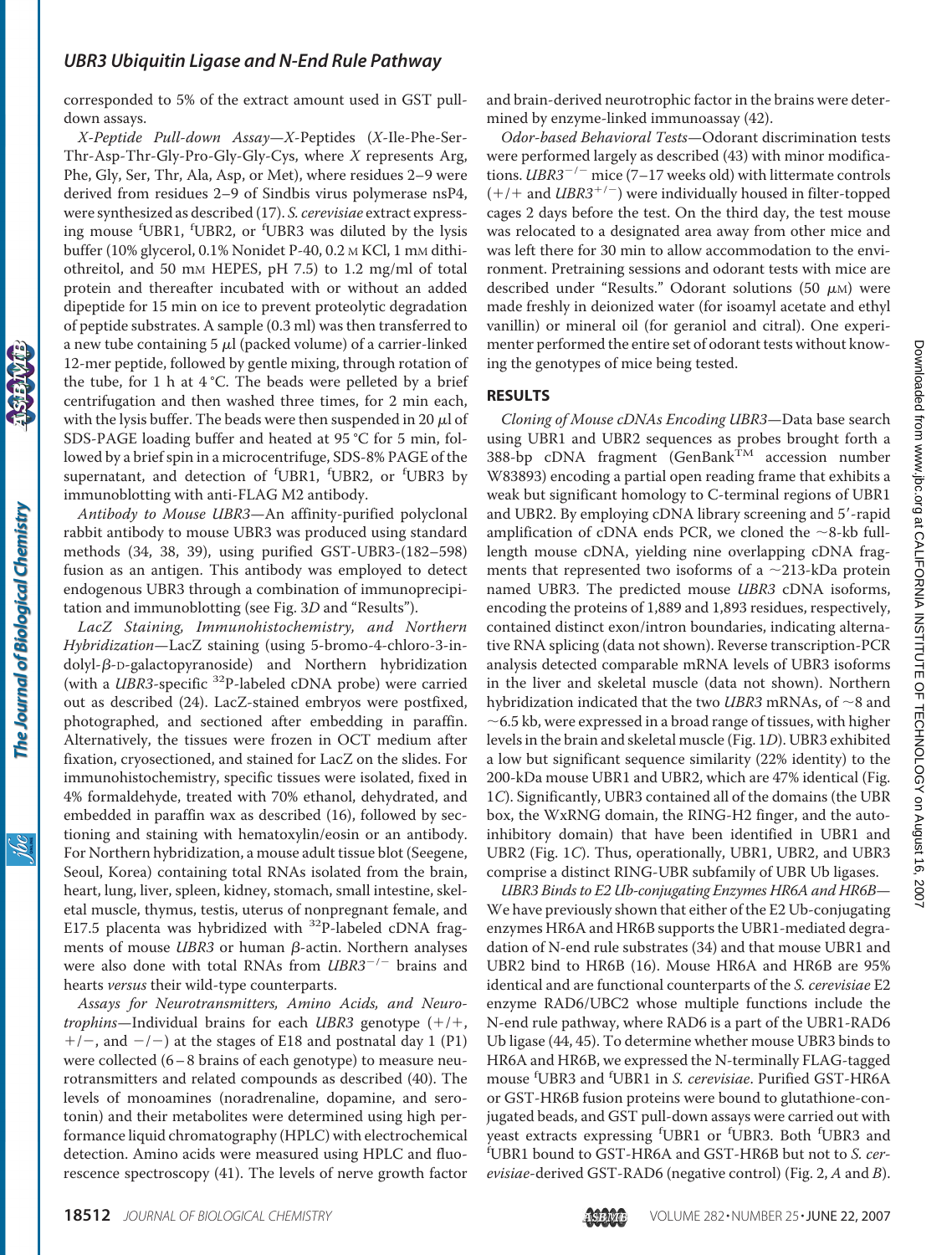

FIGURE 1. **The N-end rule pathway and the UBR3 ubiquitin ligase.** *A*, the mammalian N-end rule pathway. N-terminal residues are indicated by *single-letter abbreviations*for amino acids. The *yellow ovals* denote the rest of a protein substrate. C\*, oxidized N-terminal Cys, either Cys-sulfinic acid (CysO<sub>2</sub>(H)) or Cys-sulfonic acid  $(CysO<sub>3</sub>(H))$ , produced in reactions mediated by nitric oxide (*NO*) and oxygen (*O<sub>2</sub>*) or its derivatives, with subsequent arginylation of oxidized Cys by the *ATE1*-encoded isoforms of Arg-tRNA-protein transferase (see Introduction). Through their other substrate-binding sites, these E3 enzymes also recognize internal (non-N-terminal) degrons in other substrates of the N-end rule pathway, denoted by a *larger oval*. *B*, locations of the UBR boxes and several other domains characteristic, in particular, of E3 Ub ligases (17). *C*, sequence alignment of the UBR boxes and autoinhibitory (*AI*) domains of mouse UBR1–UBR3, and in *S. cerevisiae* UBR1 and UBR2. The residue numbers of UBR3 corresponding to its (shown) UBR and AI domains are 120 –184 and 1,780 –1,862, respectively. *Yellow shading* highlights the residues of *S. cerevisiae* UBR1 that are essential for the UBR1-dependent degradation of type-1 N-end rule substrates (see Ref. 17 and references therein). *D*, Northern blot analysis of *UBR3* and *β-*actin using different mouse adult tissues. Total RNA (20 μg) was loaded in each *lane*, and the ethidium bromide-stained ribosomal RNAs (*rRNA*) were shown as a loading control (*bottom*). Data for -actin and ribosomal RNAs have been presented as controls for Northern blot analysis of *UBR4* (17).



FIGURE 2. **Analyses of interactions of UBR3 with E2 Ub-conjugating enzymes and N-terminal residues of peptide probes.** *A*, m-UBR3 binds to the HR6A E2 enzyme. Extracts (1.5 mg of protein) from *S. cerevisiae* expressing FLAG-tagged mouse UBR3 (<sup>f</sup> UBR3) were incubated with glutathione-Sepharose beads preloaded with GST-HR6A (mouse HR6A) or GST-RAD6 (yeast RAD6). The bound proteins were eluted, fractionated by SDS-7.5% PAGE, and immunoblotted (*IB*) with anti-FLAG antibody. *5*% *input*, 5% of the yeast extract used in a single GST assay. *B*, same as in *A* but with GST-HR6B. *C*, bead-conjugated *X*-peptides bearing different N-terminal residues. *D*, *X*-peptide pull-down assay with mouse UBR1, UBR2, and UBR3. Extracts from *S. cerevisiae* expressing <sup>f</sup>UBR1, <sup>f</sup>UBR2, or <sup>f</sup>UBR3 were incubated with an *X*-peptide on beads, followed by pelleting of the beads, washing, SDS-PAGE, and anti-FLAG immunoblotting. *E*, GST pull-down of *S. cerevisiae* UBR1 (sc-<sup>f</sup> UBR1) and mouse UBR3 with reporter proteins *X*-SCC1-GST (where *X* represents Met, Arg, or Leu).

### Together with earlier findings with mouse UBR1 and UBR2 (16, 34), these results (Fig. 2, *A* and *B*) suggest that HR6A and HR6B are E2s that form the holoenzyme Ub ligases with, in particular, E3s of the RING-UBR subfamily. The latter consists, at present, of UBR1, UBR2, and UBR3.

*UBR3 Ubiquitin Ligase and N-End Rule Pathway*

*UBR3 Does Not Bind to Known N-end Rule Substrates of UBR1 and UBR2*—The *X*-peptide pull-down assay that we developed previously (17) was used to determine whether UBR3 can recognize destabilizing N-terminal residues that are known to be bound by UBR1 and UBR2 (Fig. 2*C*). An *S. cerevisiae* extract expressing <sup>f</sup>UBR1, <sup>f</sup>UBR2, or <sup>f</sup>UBR3 was incubated with an immobilized 12-mer *X*-peptide (*X*-Ile-Phe-Ser-Thr-Asp-Thr-Gly-Pro-Gly-Gly-Cys, where *X* represents Arg (type-1 primary destabilizing residue), Phe (type-2 primary destabilizing residue), Asp (secondary destabilizing residue), Met, Gly, Ser, Thr, or Ala), followed by a pull-down assay and anti-FLAG immunoblotting. Consistent with earlier results (17), f UBR1 and <sup>f</sup> UBR2 bound to *X*-peptides bearing either type-1 or type-2 destabilizing N-terminal residues but not to other N-terminal residues (Fig. 2D). In contrast, <sup>f</sup>UBR3 did not bind to any of the tested *X*-peptides (Fig. 2*D*). To verify this finding, we employed a different binding assay, with *X*-SCC1-GST fusions (where *X* represents Arg (type-1 destabilizing residue), Leu (type-2 destabilizing residue), or Met (stabilizing residue)). The SCC1 moiety of these fusions is a 33-kDa separase-produced C-terminal fragment of the *S. cerevisiae* cohesin subunit SCC1 that bears N-terminal Arg and is rapidly degraded by the N-end rule pathway (16, 27). As expected, sc-<sup>f</sup> UBR1 bound to Arg-SCC1 but not to Met-SCC1. However, <sup>f</sup> UBR3 did not interact with any of these substrates (Fig. 2*E*), consistent with both the present*X*-peptide data (Fig. 2*D*) and the analogous earlier assays with mouse tissue extracts that identified UBR1, UBR2, UBR4, and UBR5 but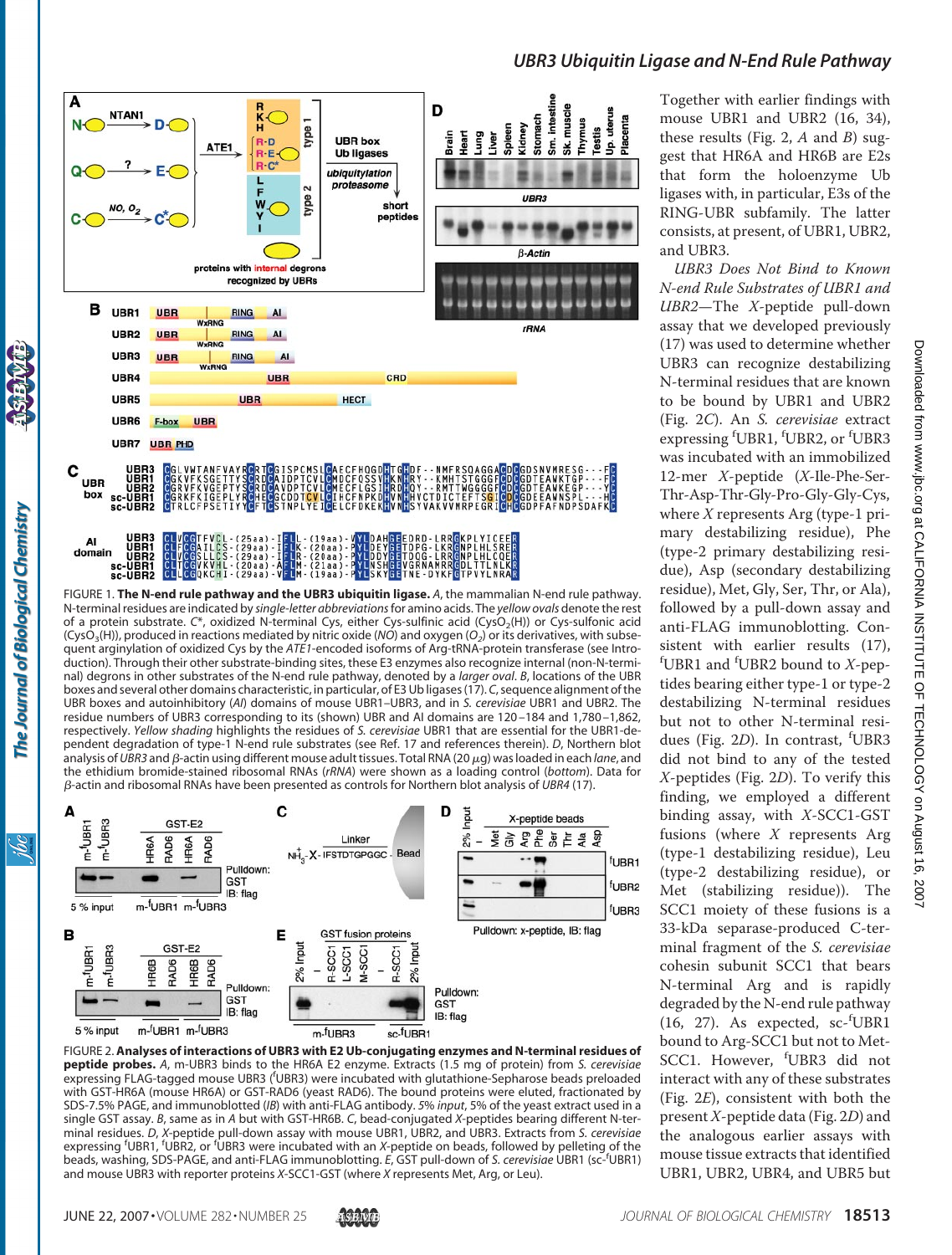not UBR3 (17) (data not shown). We conclude that UBR3 does not bind to known substrates of the N-end rule pathway.

The pattern of E2–E3 interactions in the mammalian RING-UBR subfamily is analogous to the disposition in *S. cerevisiae*, where RAD6, a homolog of HR6A and HR6B, functions as a common E2 for the yeast RING-UBR subfamily, which consists of sc-UBR1 (the sole E3 of the *S. cerevisiae* N-end rule pathway) (15) and sc-UBR2, which does not bind to N-end rule substrates (46). It remains to be determined whether mammalian UBR3 is functionally analogous to sc-UBR2.

*UBR3 Knock-out in Mice Results in Strain-dependent Phenotypes*—To address the physiological functions of UBR3, we constructed *UBR3<sup>-/-</sup>* mouse strains. BAC clones encoding mouse *UBR3* were isolated from a strain 129-derived SvJ BAC library. Data base analyses indicated that *UBR3* encompasses  $\sim$ 130 kb of mouse chromosome 2 and  $\sim$ 260 kb of human chromosome 2. Using restriction mapping and sequencing, we determined the structure of a  $\sim$ 30-kb genomic fragment spanning the 5' upstream region and exons 1–5 of mouse *UBR3*. In the *UBR3* targeting vector, a region spanning exon 1 (encoding most the UBR box) and its flanking intron were replaced with *nlsLacZ-neo* that encodes *E. coli lacZ* (β-galactosidase) fused to a nuclear localization signal, followed by the floxed (flanked by the *loxP* sites) *PGK/Neo* cassette. In the resulting *UBR3*<sup>-</sup> deletion/disruption allele, the *nlsLacZ* mRNA is produced from the endogenous *UBR3* promoter (Fig. 3*A*). Mouse chimeras carrying the desired *UBR3* (*UBR3nlsLacZ*) allele were produced using standard ES cell-based methods (16, 22, 24, 34). These mice were crossed with either C57BL/6J (denoted as B6) or 129SvImJ (denoted as 129S) wild-type females, yielding F1  $UBR3^{+/-}$  offspring in either mixed (B6/129S) or inbred (129S) backgrounds. The deletion/disruption *UBR3*<sup>-</sup> allele was confirmed by Southern analysis (Fig. 3*B*), and the absence of *UBR3* mRNA in  $UBR3^{-/-}$  mice was confirmed by Northern analysis (Fig. 3*C*). The purified GST-UBR3-(182–598) fusion protein was used as an antigen to produce a polyclonal, affinity-purified anti-UBR3 antibody (see "Experimental Procedures"). Anti-UBR3 immunoprecipitation-immunoblotting with mouse tissue extracts confirmed the absence of UBR3 in *UBR3<sup>-/-</sup>* mice (Fig. 3*D*).

The Journal of Biological Chemistry

<u>івс</u>

 $UBR3^{-/-}$  mice in the mixed (B6/129S) background were born at a frequency slightly lower than the expected Mendelian frequency (Table 1). They were fertile and apparently normal, indicating that UBR3 is not essential for viability and fertility in this genetic background. In contrast, no  $UBR3^{-/-}$  mice in the inbred (129S) background were retrieved from 207 adult mice and 78 embryos (from E3.5 to E16.5) that were produced from heterozygous intercrosses, suggesting that *UBR3* knock-out in this background causes lethality in early embryogenesis. We therefore wished to analyze the phenotypes of  $UBR3^{-/-}$  mice in a C57BL/6J (B6)-enriched genetic background. B6-enriched  $UBR3^{+/}$  mice were produced through backcrosses to wildtype B6 females for 8–12 generations (N8–N12) over a period of  $\sim$ 3 years. Unexpectedly, these (B6-enriched) *UBR3<sup>-/-</sup>* mice exhibited neonatal lethality.

*Impaired Suckling and Neonatal Death of B6 Background UBR3<sup>-/-</sup> Mice*—B6 background-enriched *UBR3*<sup>-/-</sup> embryos were apparently normal in growth and other developmental



FIGURE 3. **Construction of UBR3<sup>** $-/-$ **</sup> mouse strains.** A, a map of the  $\sim$ 24-kb 5'-proximal region of the  $\sim$ 130-kb *UBR3* gene, the targeting vector, and the<br>deletion/disruption *UBR3<sup>-/-</sup>* allele. Exons are denoted by *vertical rectangles*. *Thick* and *thin lines* describe, respectively, the mouse and bacterial (plasmidderived) DNA sequences. Selection markers (thymidine kinase (*TK*) and neomycin (*Neo*) genes), the *nls-lacZ* cassette, and the *loxP* sites are shown as *open arrows*, a *solid box*, and *solid arrowheads*, respectively. Southern blot probes are indicated by *solid horizontal bars*. Restriction sites were as follows: ScaI (*S*), NheI (*N*), XbaI (*X*); and KpnI (*K*). *B*, Southern analysis of ScaI-cut and NheI/XbaIcut mouse tail DNAs from  $+/+$ , UBR3<sup>+/-</sup>, and  $UBR3^{-/-}$  mice, hybridized with 0.2-kb (5'-probe) and 0.6-kb (3'-probe) fragments of UBR3. C, Northern analysis of m-*UBR3* expression, using total RNA from the brains and hearts of  $+/+$  and  $UBR3^{-/-}$  mice. Fthidium bromide-stained ribosomal RNAs, a loading control. <sup>-</sup> mice. Ethidium bromide-stained ribosomal RNAs, a loading control, are also shown. *D*, immunoprecipitation-immunoblotting detection of UBR3 in extracts from the brain, liver, and skeletal muscle (*Sk. muscle*) of  $+/+$  and<br>*UBR3<sup>-/-</sup> mice.* The *Control lane* denotes a sample of extract from *S. cerevisiae* expressing <sup>f</sup>UBR3. \*, bands of IgG.

#### TABLE 1

#### **Genotypes of 3-week-old offspring from** *UBR3***/ intercrosses in different genetic backgrounds**

|                     | Number of mice of background |                 |                                                 |  |  |  |  |
|---------------------|------------------------------|-----------------|-------------------------------------------------|--|--|--|--|
| Genotype            |                              |                 | 129S/B6 (mixed) B6 (enriched) 129S (coisogenic) |  |  |  |  |
| $+/+$               | 106                          | 42              | 54                                              |  |  |  |  |
| $+/-$               | 178                          | 70              | 153                                             |  |  |  |  |
| $-\dot{I}$          | 70                           | 15 <sup>a</sup> |                                                 |  |  |  |  |
| Total               | 354                          | 127             | 207                                             |  |  |  |  |
| Average litter size |                              | 79              | 5.9                                             |  |  |  |  |

*<sup>a</sup>* Numbers in boldface type refer to apparently underrepresented genotypes, in comparison with  $+/-$ 

features. At birth, their body weight (1.30  $\pm$  0.04 g; *n* = 15) was  $\sim$ 10% lower compared with  $+/+$  pups (1.46 g  $\pm$  0.05; *n* = 10). Despite the growth retardation, *UBR3<sup>-/-</sup>* neonates appeared normal in body color, breathing behavior, touch response,

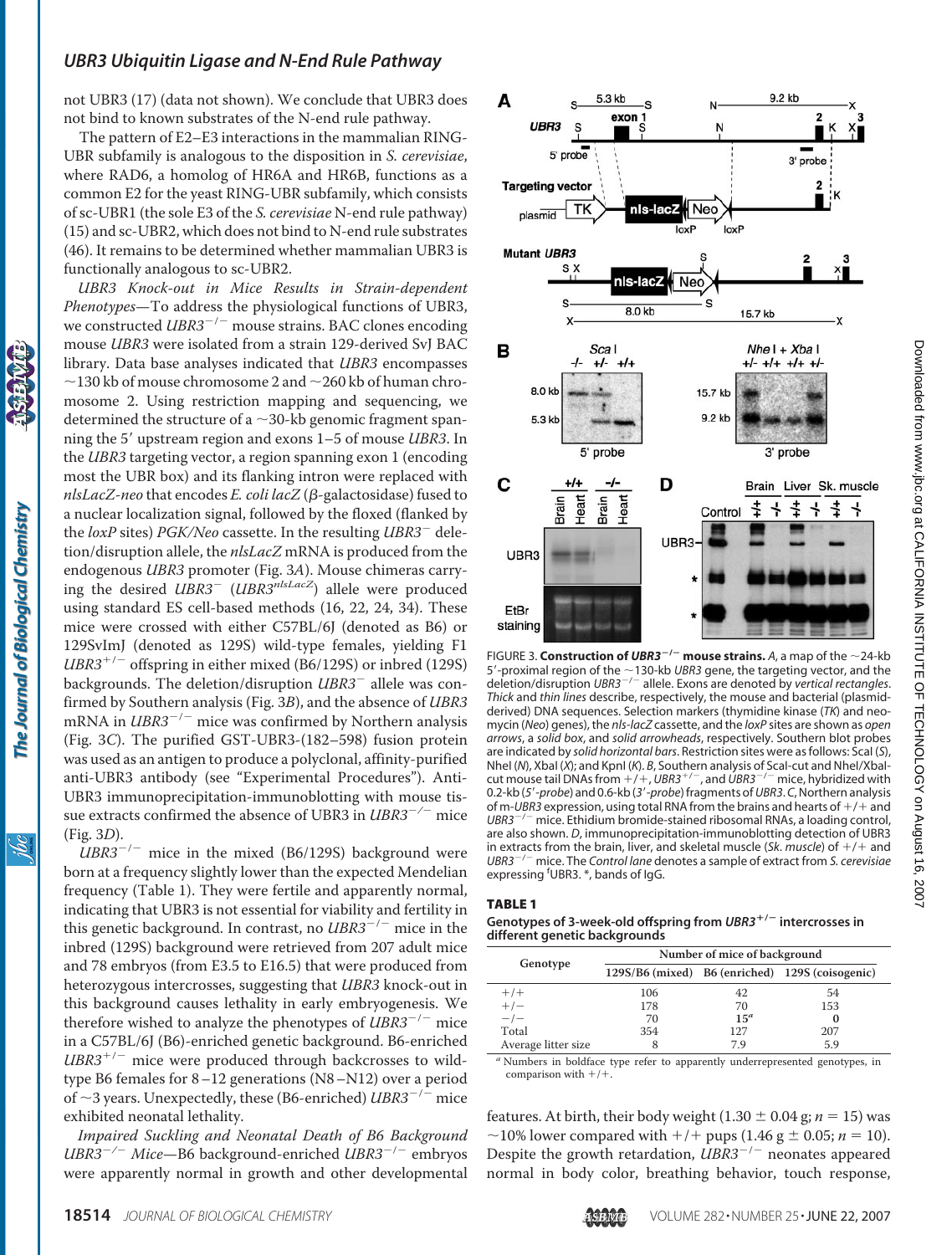

FIGURE 4. **Impaired suckling in** *UBR3***/ neonatal pups.** *A*, appearance of a single litter of neonatal pups from a cross between UBR3<sup>+/-</sup> parents, showing the absence (or low amount) of milk in the stomach of a *UBR3<sup>-/-</sup>* pup. The relative amounts of milk in the stomachs were scored visually as "zero or low"<br>(*l*), "intermediate" (*ll*), and "normal" (*lll*). *B*, percentages of *UBR3<sup>-/-</sup>*, *UBR3*<sup>+/-</sup>, (*I*), "intermediate" (*II*), and "normal" (*III*). *B*, percentages of *UBR3<sup>-/-</sup>* and  $+/+$  neonatal pups that scored as described above, with 100% representing all pups of a given genotype. The numbers of scored pups with these genotypes are indicated as well (*n*). These comparisons involved, in particular,  $24 \text{ UBR3}^{-/-}$  pups.

righting, and vocalization, indicating that they were not severely impaired in cardiovascular and respiratory systems, motor coordination, and related functions. Notably, however,  $\sim$ 60% of *UBR3<sup>-/-</sup>* neonatal pups exhibited impaired milk suckling, as determined by the presence and amounts of milk in the stomachs (Fig. 4). Although  $UBR3^{-/-}$  pups were present in the nest together with littermates and moved their mouths apparently normally, the affected *UBR3<sup>-/-</sup>* pups became weak, exhibited dehydration, and usually died within 2 days after birth. Dead *UBR3<sup>-/-</sup>* pups did not exhibit significant anatomical abnormalities in the palate, mouth, and esophagus in comparison with wild-type pups or surviving *UBR3<sup>-/-</sup>* pups. Both  $UBR3^{+/}$  and  $UBR3^{-/-}$  mothers appeared to nurture their pups normally, showing standard crouching, retrieving, and stimulating responses toward all newborns. In summary, the absence of UBR3, in a B6-enriched background, results in neonatal lethality associated with suckling defects, a phenotype we began to investigate through experiments described below.

Olfaction is crucial for suckling in neonatal mice in that pheromones and other olfactants from the nipple are the main sensory cues used in the nipple's localization by pups. Tactile sensation is also important for suckling behavior, because a rooting reflex is activated, in part, by touching a nipple, a step that initiates the rhythmic mouth movement and swallowing. Indeed, impaired suckling behavior is a typical abnormal phenotype in neonates with mutations in genes required for olfaction or tactile sensation (47–50). Mutant neonates impaired in olfaction or tactile sensation can be partially rescued if the litter size is reduced (48). To examine this possibility with  $UBR3^{-/-}$ 

# *UBR3 Ubiquitin Ligase and N-End Rule Pathway*

mice, most of the apparently normal (with milk in their stomachs) pups at P1 were removed from three litters ( $n = 29$  pups), so that the litters (each of them reduced to three or four pups) contained 1–4 suckling-impaired pups per litter. Of the seven suckling-impaired pups in three reduced size litters, four pups (three  $UBR3^{-/-}$  and one  $UBR3^{+/-}$ ) survived until adulthood, whereas one *UBR3<sup>-/-</sup>* pup was found dead, and two were cannibalized. The surviving  $UBR3^{-/-}$  pups grew to adulthood without significant growth retardation and were fertile, with normal mating behavior. These results suggest that litter size reduction, and thereby a reduced competition for lactating nipples, could partially rescue neonatal *UBR3<sup>-/-</sup>* pups and that B6 background  $UBR3^{-/-}$  neonates die of starvation rather than developmental failure.

*Expression of LacZ/UBR3 in Sensory Cells for Olfactory and Tactile Sensation*—Given the phenotype of impaired suckling in B6-enriched *UBR3<sup>-/-</sup>* pups, we employed the *nls-lacZ* reporter to examine the expression patterns of *UBR3* (Fig. 3*A*), with an emphasis on sensory tissues. LacZ expression patterns in various organs did not differ significantly between *UBR3<sup>-/-</sup>* and *UBR3<sup>+/-</sup>* mice, indicating that *UBR3* knock-out did not cause major developmental abnormalities. Odorants and pheromones (*i.e.* the odorants of conspecific origin) are detected primarily by the main olfactory epithelium (MOE) and the vomeronasal organ (VNO), respectively (51, 52). The binding of olfactants to G protein-coupled olfactory receptors (53) on the surfaces of olfactory sensory neurons in MOE initiates signaling cascades that involve specific receptor-coupled G proteins and their transient activation by receptor-bound odorants. This activation transduces and amplifies the initial signal through production of cyclic AMP and phosphoinositide derivatives, activating specific ion channels in an olfactory neuron. The resulting changes in membrane potential give rise to action potentials that propagate from olfactory neurons to a glomerular region of the olfactory bulb (OB), where synaptic connections with mitral cells convey the resulting (processed) signals to olfactory cortex (OC) (52, 54). In contrast, pheromones are detected by specific GPCRs in VNO. The axons of vomeronasal sensory neurons project to mitral cells in glomeruli of the accessory olfactory bulb, relaying the (processed) signals to other regions of the brain (54). *LacZ*-marked *UBR3* was found to be prominently expressed in cells of the olfactory pathway, including the olfactory cell layer of MOE, a mitral neuron cell layer of OB, and a pyramidal cell layer of the piriform cortex of OC (Fig. 5, *A–E*). The expression of *UBR3* was also strong in the vomeronasal sensory epithelium of VNO and the mitral cells of the accessory olfactory bulb (Fig. 5, *F* and *G*). In neonates, tactile stimuli to whiskers and sinus hairs of lips activate primary somatosensory afferent neurons (trigeminal nerve) that innervate vibrissal follicle-sinus complexes (49). *UBR3* was prominently expressed in tactile tissues, including the dorsal root ganglion, trigeminal ganglion, and follicle-sinus complexes (Fig. 6, *A–F*). In follicle-sinus complexes, the *UBR3*-specific LacZ staining was prominent in cells between hair follicle and sinus and also in the region of the rete ridge collar (Fig. 6, *E* and *F*). These results indicated that *UBR3* is prominently expressed in sensory cells involved in olfactory and tactile sensations, both of which are important for normal suckling in neonatal mice.

ŇС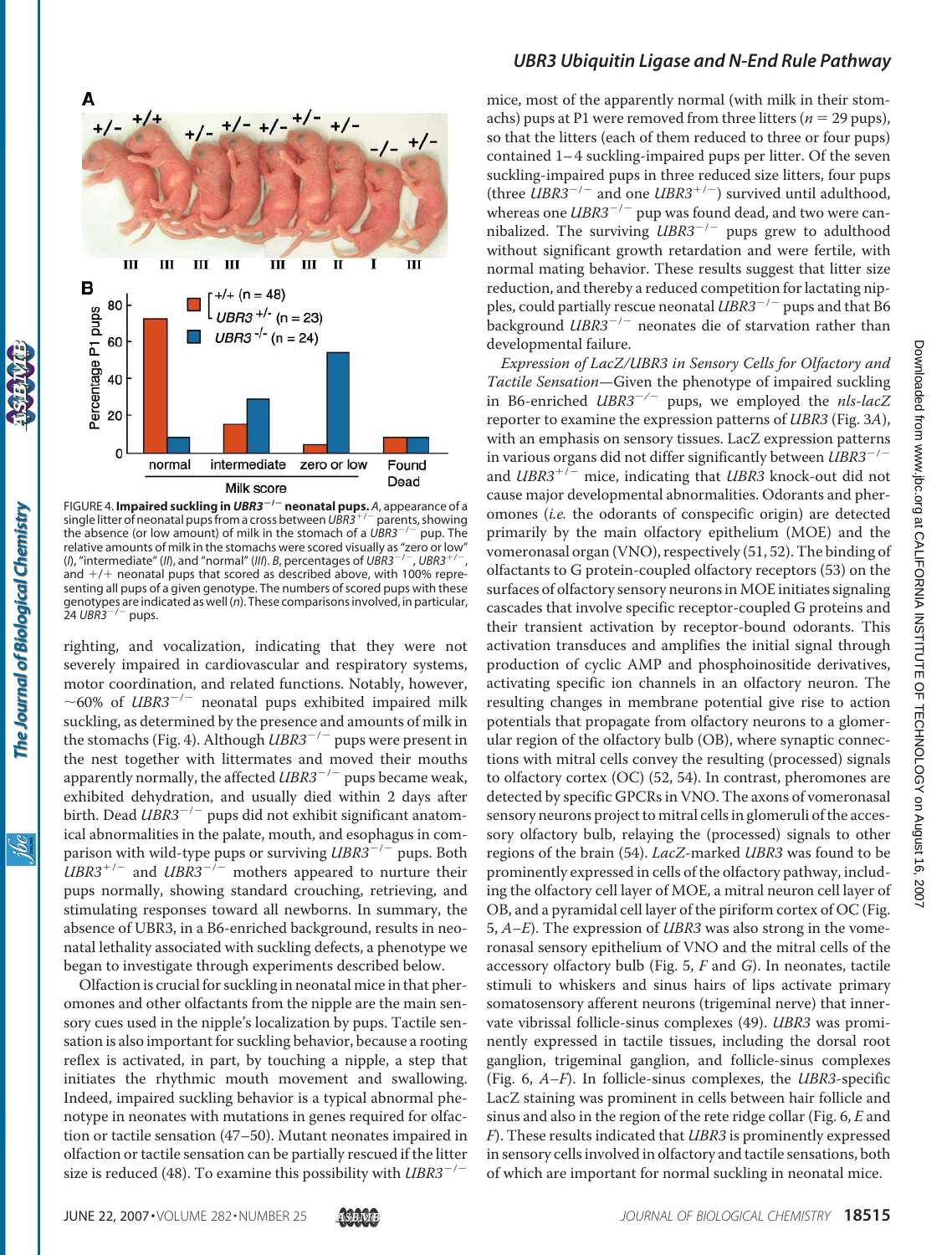

FIGURE 5. **Expression ofmouse***UBR3* **in the nose and olfaction-relevant brain regions.***A–G*, stainingfor the LacZ (*B*qal)-marked *UBR3<sup>-</sup>* allele (*UBR3<sup>nlsLacZ*) of 1-day-old (P1) *UBR3<sup>-/-</sup>* pups. *A* and *B*, whole mount LacZ</sup> staining of the nasal cavity and brain, showing the expression of *UBR3* in the MOE, VNO, and piriform cortex (*pir*). *C–F*, coronal sections of the nose, with *UBR3* expression specifically in olfactory cells (*oc*) of MOE (*C*), in the mitral cell layer (*mcl*) in periglomerular cells (*arrowhead*) of OB (*D*), in the *pir* region of the olfactory cortex (*OC*) (*E*), and in vomeronasal neurons (*arrow*) of VNO (*F*). *G*, coronal section of the brain, with *UBR3* expression in the accessory olfactory bulb (*AOB*) (*dotted area*). *sc*, support cells; *bc*, basal cells; *lot*, lateral olfactory tract. *H–K*, immunohistochemical detection of the olfactory marker protein (*OMP*) (*H* and /) and type III adenylyl cyclase<br>(AC3) (J and *K*) in UBR3<sup>+/–</sup> (H and J) and UBR3<sup>–/–</sup> (I and *K*) P1 pups. The target-specific staining was s in cilia (*arrows*), olfactory cells (*arrowheads*), and axon bundles (*asterisks*).



FIGURE 6. **Expression of mouse** *UBR3* **in tissues relevant to the sensation of touch, hearing, taste, and vision.** A–F, expression of UBR3, as determined by LacZ staining (see the legend to Fig. 5), in tissues mediating<br>the sensation of touch, such as the dorsal root ganglion (*drg*) of an E13 UBR3<sup>–/–</sup> embryo (A), the trigem ganglion (TG) of a P2 UBR3<sup>-/-</sup> pup (*B* and *C*), as well as the upper part (*solid arrowheads*) and superficial end of vibrissal follicle-sinus complexes of a P1 *UBR3*/ pup (*D–F*). *nt*, neural tube; *nc*, nasal cavity; *tn*, tongue; *sn*, sinus; *hs*, hair shaft; *hf*, hair follicle; *m*, matrix. *G–J*, expression of *UBR3* in auditory and balancing organs, particularly in the spiral ganglion (*SG*) and the OC of the cochlea in the inner ear (*G–I*). Inner hair cells (*IHC*) and outer hair cells (*OHC*) in the organ of Corti that express *UBR3* (*I*) are mechanosensory cells. *UBR3* is also expressed in the sensory epithelium of macula (*J*) and the vestibular ganglion (*VG*) (*G*) of the balancing system. *GG*, geniculate ganglion. *K* and *L*, expression of *UBR3* in the organs of taste, especially in taste buds of three papillae (fungiform (*fgp*), foliate (*flp*), and circumvallate papillae (*cvp*)). Note high *UBR3* expression in the sensory epithelium of taste buds (*dashed lines*) (*L*). *M* and *N*, expression of *UBR3* in specific tissues of the eye in  $^-$  pup, especially in the lens (*Ln*), in the ganglion cell layer (*gcl*) of retina, and in the outer region of developing retina (*arrowhead*).

*Expression of LacZ/UBR3 in Sensory Cells for Taste, Hearing, and Vision*—Chemosensation includes smell and taste. Taste receptor cells respond to gustatory stimuli through GPCRs and ion channels (55, 56). When stimulated, these cells produce action potentials that relay gustatory signals to relevant regions of the brain. Since gustatory sensation provides information about the quantity and quality of food, including whether it should be swallowed, the sensing of taste may affect suckling sensory cells that underlie the major five senses (smell, touch, vision, hearing, and taste), suggesting that UBR3-dependent ubiquitylation regulates the reception or processing of sensory signals (Figs. 5 and 6).

Because *UBR3* is also expressed outside the nervous system (Fig. 1*D*), its remarkably specific expression patterns in sensory tissues (Figs. 5 and 6) reflect only a subset of UBR3 functions, most of which remain to be discovered. In this initial study of

taste sensory cells are organized into anatomically distinct groups (Fig. 6, *K* and *L*). Auditory information (the intensity and frequencies of sound) is received and relayed by mechanosensory hair cells in the organ of Corti of the inner ear. Voltage-gated channels in the stereocilia of hair cells open and close in response to physical movements of hairs (specialized cilia), giving rise to action potentials (57). Hair cells form synapses with cells of the innervated spiral (cochlear) ganglion, thereby relaying their signals to specific regions of the brain. *UBR3* was prominently expressed, in spatially confined patterns, in the spiral ganglion and the organ of Corti of the cochlea in the inner ear (Fig. 6, *G–I*). In the organ of Corti, *UBR3* was expressed in the inner hair cells and outer hair cells, both of which are mechanosensory cells. *UBR3*-specific LacZ staining was also present in the sensory epithelium of macula and vestibular ganglion of the balancing system (Fig. 6, *G* and *J*). Photons of light are detected by photoreceptor cells in the retina and are transduced into action potentials by light-activated cells. These signals, transmitted and processed by bipolar neurons and the rest of the retinal neural network, are conveyed via the optic nerve to specific regions of the brain (58, 59). Similarly to the findings with other sensory organs (Figs. 5 and 6,*A–L*), the expression of *LacZ/ UBR3* was conspicuous in the ganglion cell layer and developing photoreceptor cells of the retina (Fig. 6, *M* and *N*). In summary, the *UBR*specific LacZ marker was specifi-

The Journal of Biological Chemistry

<u>івс</u>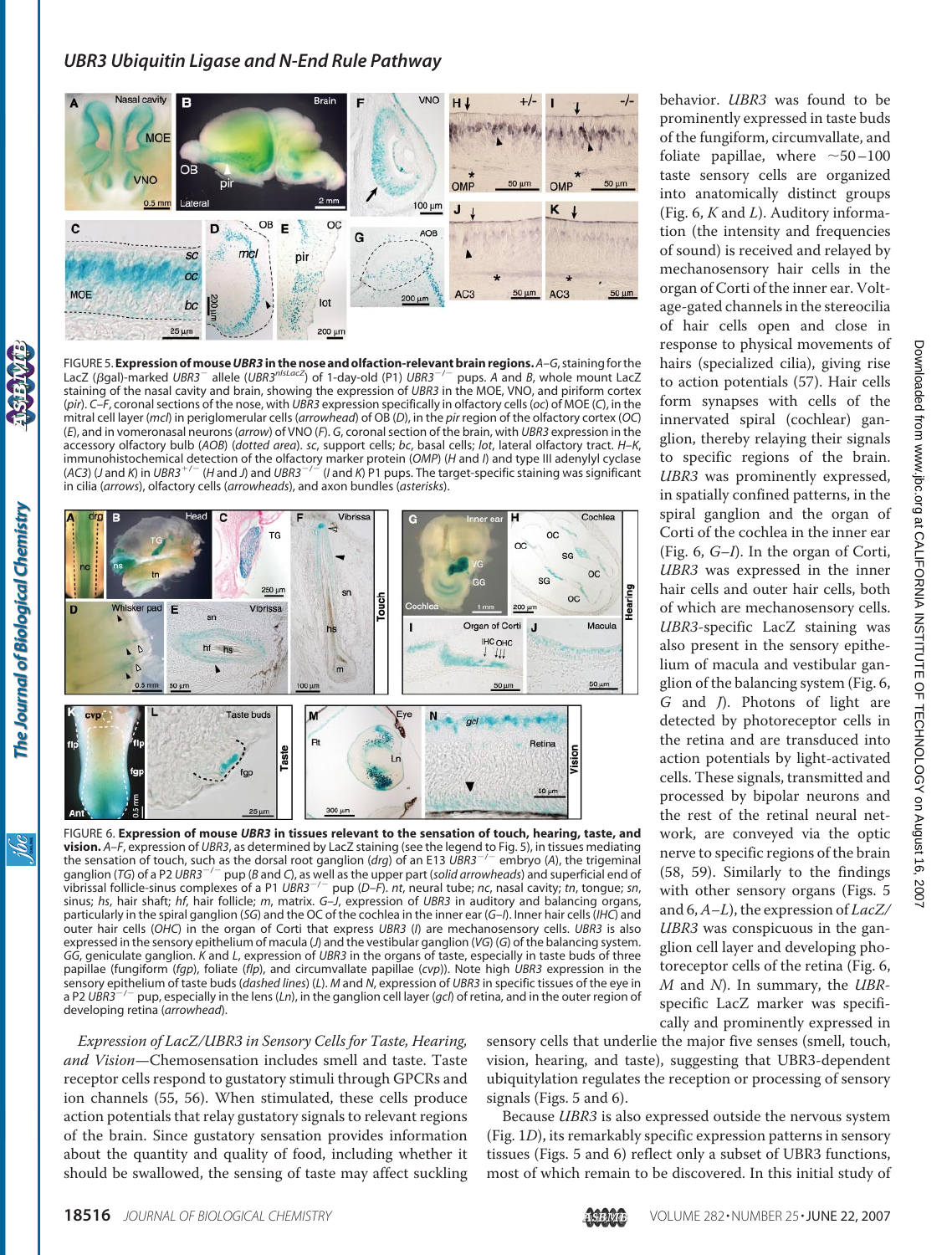#### TABLE 2

The Journal of Biological Chemistry

**Measurements of neurotransmitters and related compounds in** *UBR3***/ mice**

Data represent mean values  $\pm$  S.E.

|                                     | Noradrenaline                | Dopamine        | Homovanillic<br>acid | $\gamma$ -Aminobutyric<br>acid | Glutamate                   | Serotonin      | 5-Hydroxyindoleacetic<br>acid | <b>Taurine</b> | Tyrosine                      |
|-------------------------------------|------------------------------|-----------------|----------------------|--------------------------------|-----------------------------|----------------|-------------------------------|----------------|-------------------------------|
|                                     | pg/mg tissue                 | pg/mg tissue    | pg/mg tissue         | pmol/mg tissue                 | pmol/mg tissue pg/mg tissue |                | pg/mg tissue                  |                | pmol/mg tissue pmol/mg tissue |
| E18 brain <sup><math>a</math></sup> |                              |                 |                      |                                |                             |                |                               |                |                               |
| $+$ / $+$                           | $95.2 \pm 9.7$               | $46.4 \pm 7.6$  | $33.1 \pm 6.0$       | $1.57 \pm 0.06$                | $5.08 \pm 0.12$             | $53.9 \pm 7.0$ | $217 \pm 25$                  | $21.6 \pm 0.4$ | $3.98 \pm 0.29$               |
| $+/-$                               | $85.1 \pm 4.2$               | $40.5 \pm 4.4$  | $26.7 \pm 2.3$       | $1.61 \pm 0.04$                | $5.05 \pm 0.13$             | $52.7 \pm 6.6$ | $209 \pm 6$                   | $21.1 \pm 0.5$ | $3.18 \pm 0.19$               |
| $-/-$                               | $89.0 \pm 6.7$               | $43.1 \pm 4.9$  | $30.4 \pm 2.9$       | $1.58 \pm 0.06$                | $5.14 \pm 0.23$             | $61.7 \pm 6.8$ | $183 \pm 10$                  | $21.7 \pm 0.7$ | $3.68 \pm 0.20$               |
| P1 brain $^b$                       |                              |                 |                      |                                |                             |                |                               |                |                               |
| $+$ / $+$                           | $164 \pm 9$                  | $99.0 \pm 3.5$  | $47.3 \pm 6.0$       | $1.46 \pm 0.09$                | $3.46 \pm 0.13$             | $203 \pm 33$   | $944 \pm 95$                  | $27.9 \pm 0.9$ | $3.62 \pm 0.52$               |
| $+/-$                               | $185 \pm 11$                 | $108 \pm 4.3$   | $41.0 \pm 6.4$       | $1.56 \pm 0.10$                | $3.77 \pm 0.28$             | $245 \pm 33$   | $947 \pm 89$                  | $29.8 \pm 1.6$ | $3.68 \pm 0.33$               |
| $-/-$                               | $162 \pm 3$                  | $93.1 \pm 2.9$  | $36.3 \pm 4.7$       | $1.31 \pm 0.04$                | $3.22 \pm 0.12$             | $223 \pm 46$   | $1114 \pm 99$                 | $26.7 \pm 0.7$ | $3.10 \pm 0.26$               |
| $P1$ OB <sup>b</sup>                |                              |                 |                      |                                |                             |                |                               |                |                               |
| $+$ / $+$                           | $100 \pm 16.9$               | $54.9 \pm 11.4$ | $55.9 \pm 12.3$      | $1.23 \pm 0.24$                | $5.14 \pm 0.50$             | $61.0 \pm 7.2$ | $267 \pm 30$                  | $38.3 \pm 2.4$ | $3.55 \pm 0.45$               |
| $+/-$                               | $80.5 \pm 19.4$              | $56.8 \pm 5.9$  | $51.8 \pm 6.2$       | $1.17 \pm 0.10$                | $4.43 \pm 0.37$             | $66.9 \pm 4.0$ | $286 \pm 25$                  | $31.9 \pm 2.5$ | $3.25 \pm 0.41$               |
| $-/-$                               | $41.4 \pm 14.3$ <sup>c</sup> | $32.4 \pm 8.6$  | $50.2 \pm 12.3$      | $1.00 \pm 0.11$                | $3.78 \pm 0.38$             | $61.3 \pm 9.0$ | $321 \pm 40$                  | $30.4 \pm 2.7$ | $2.62 \pm 0.46$               |

*a*<sub>+/+</sub> (*n* = 7), +/- (*n* = 10), -/- (*n* = 10).<br> *b*<sub>+/+</sub> (*n* = 6), +/- (*n* = 10), -/- (*n* = 7).

 $p^c p$  < 0.05 *versus* P1 OB +/+; one-way analysis of variance.

UBR3, which includes its cloning, biochemical characterization, and the construction of *UBR3<sup>-/-</sup>* mice, we focused on the expression of *UBR3* in sensory organs primarily because of the serendipitous discovery of suckling impairment in *UBR3<sup>-/-*</sup> neonates (Fig. 4), a defect that is likely to stem, at least in part, from abnormal olfaction.

*UBR3/ Mice Are Impaired in Olfaction-based Behavior*— Histological examination of sections of B6-enriched *UBR3<sup>-/-*</sup> heads at E18 or P1 did not detect anatomical abnormalities in OE, OB, and piriform cortex, where *UBR3* is prominently expressed (see above). Immunohistochemical staining of sections from  $+/+$  and *UBR3<sup>-/-</sup>* P2 pups also did not reveal significant alteration in the expression and distribution of olfactory neuronal markers, such as the olfactory marker protein (*OMP*) and type III adenylyl cyclase (Fig. 5, *H–K*). To determine the survival and growth of neurons, we measured the levels of neurotrophins in  $UBR3^{-/-}$  animals at E18 and P1 together with littermate controls. *UBR3* knock-out did not affect significantly the levels of nerve growth factor (0.16  $\pm$  0.02 pg/mg of tissue in  $+/- (n = 6)$ , 0.19  $\pm$  0.02 in  $+/- (n = 10)$ , and 0.15  $\pm$  0.02 in  $-/- (n = 7)$ ) and brain-derived neurotrophic factor (10.1  $\pm$  1.3 pg/mg in  $+$ / $+$  (*n* = 6), 10.5  $\pm$  1.3 in  $+$ / $-$  (*n* = 10), and 10.5  $\pm$ 0.8 in  $-/-$  ( $n = 7$ )) in the brains of P1 pups, as were E18 embryos (data not shown). Microarray analyses of 22,000 mouse genes (Affymetrix GeneChips) coupled with selective quantitative reverse transcription-PCR with mRNAs isolated from  $+/+$  and *UBR3<sup>-/-</sup>* P1 brains did not detect genes whose expression was altered more than 2-fold in the mutant.<sup>3</sup>

The ability of olfactory neurons to convey signals to OB is underlain by the biosynthesis, transport, and release of specific neurotransmitters, such as catecholamines (60). We determined the effect of UBR3 loss on the levels of neurotransmitters and related substances, including dopamine, noradrenaline, homovanillic acid (a major catabolite of dopamine),  $\gamma$ -aminobutyric acid, glutamate, serotonin, 5-hydroxyindoleacetic acid, taurine, and tyrosine. In the whole brains at E18 or P1, the absence of UBR3 did not affect the levels of these compounds. In contrast, the OB of P1 *UBR3<sup>-/-</sup>* neonates contained a sig-

nificantly reduced level of noradrenaline but not of other tested compounds, compared with control neonates. Dopamine, a precursor of noradrenaline, was also affected in P1 *UBR3<sup>-/-*</sup> pups to a lesser extent (Table 2). Since earlier studies implicated catecholamines in olfaction and other senses  $(61-63)$ , the above results (Table 2) suggest that UBR3 is required, in particular, for normal regulation of catecholamines.

The lethality associated with impaired suckling in *UBR3<sup>-/-*</sup> neonates (Fig. 4) and the expression of *UBR3* in sensory cells of the olfactory pathway (Fig. 5) suggest that one physiological function of UBR3 is in olfaction. To begin addressing this possibility, we employed an odor-based behavioral test, with 7–17 week-old  $UBR3^{-/-}$  mice that naturally survived or were rescued by litter size reduction. In a pretest, mice were exposed three times (2-min exposures with 1-min intervals) to a waterdipped cotton swab, and the number of times a mouse sniffed or approached to explore the swab was recorded at each trial. The control  $(+/+$  and *UBR3*<sup>+/-</sup>) and the *UBR3*<sup>-/-</sup> mice (both males and females) proactively sniffed or explored waterdipped swabs in pretests in which swab was a novel object (Fig. 7*A*). The sniffing counts of all three genotypes decreased in subsequent trials in which a water-dipped swab was no longer a novel object (Fig. 7A). These results suggest that *UBR3<sup>-/-</sup>* mice are not significantly impaired in the exploratory activity and are normally habituated to the swab. One minute after the pretest, the same procedure was repeated but with a swab laced with an odorant, such as isoamyl acetate (a pearlike odor), citral (a lemon-like odor), ethyl vanillin (a vanilla-like odor), and geraniol (a rose-like odor). As expected, the control  $(+/+$  and  $UBR3^{+/-})$ mice actively responded to the swab laced with these odors (Fig. 7*B*). In contrast, *UBR3<sup>-/-</sup>* mice were found to exhibit the behavioral anosmia toward tested odors. Remarkably, this defect was confined to *UBR3<sup>-/-</sup>* females (Fig. 7*B*). Thus, UBR3 appears to regulate olfactory behavior and does so, in adult mice, in a gender-specific manner. Together with the expression patterns of *UBR3* (Figs. 1*D*, 5, and 6), these initial functional insights, the beginning of broader explorations, hint at wide ranging functions of UBR3, both inside and outside the

<sup>&</sup>lt;sup>3</sup> T. Tasaki and Y. T. Kwon, unpublished data. The mervous system.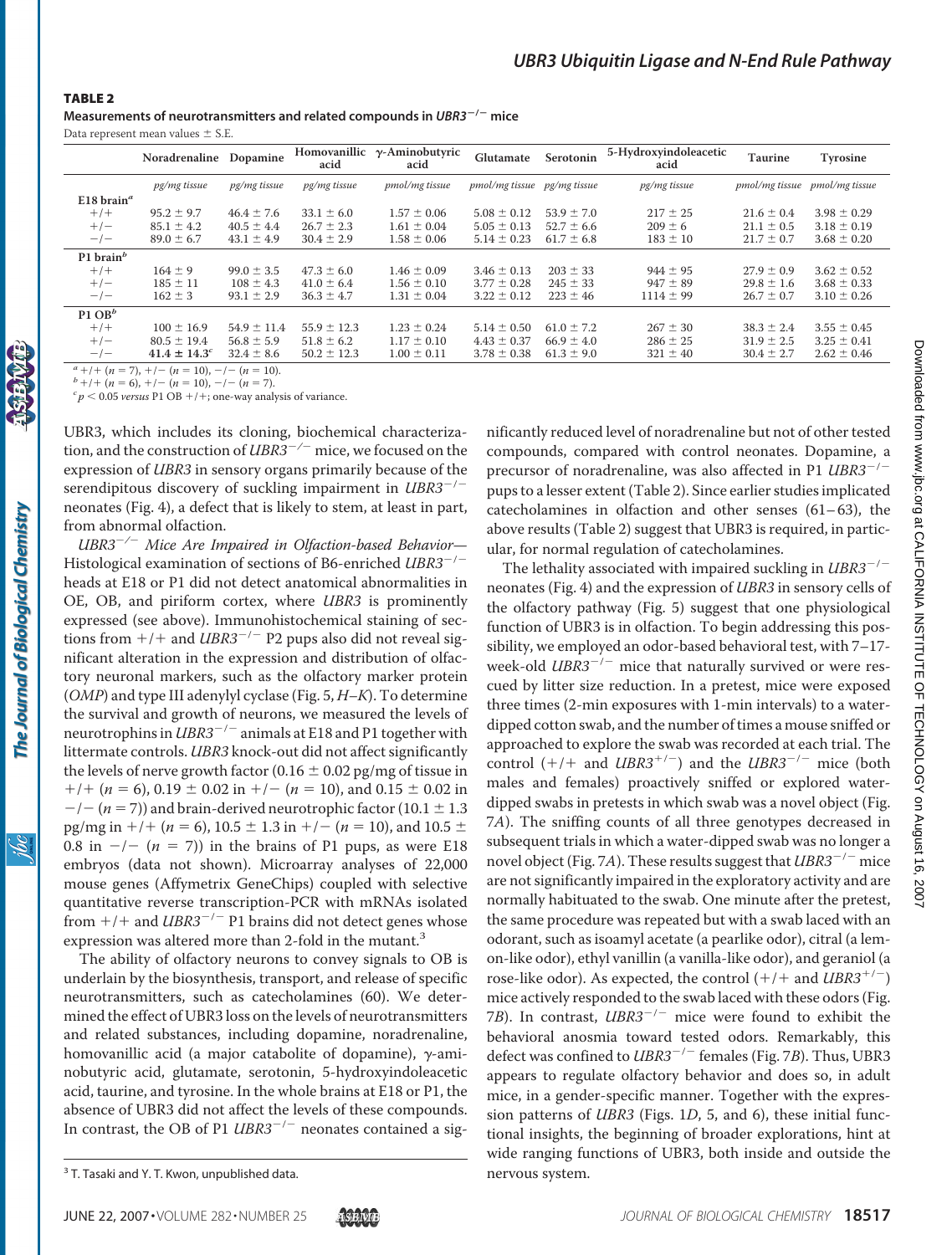

FIGURE 7. **Olfaction-dependent behavioral tests of** *UBR3***/ mice.** *A*, pretesting sessions with  $+/-$  and *UBR3<sup>+/-</sup>* (wild-type/heterozygous (*W/H*)) *ver*sus UBR3<sup>-/-</sup> (KO) mice, using a cotton swab laced with water (see "Odorbased Behavioral Tests"; 7–17-week-old mice, with littermates as controls).<br>*B*, control and *UBR3<sup>-/-</sup>* mice were subjected to four consecutive odorant tests 1 min after pretesting, using isoamyl acetate, citral, ethyl vanillin, and geraniol as odorants. The data are expressed as the S.E. of the sniffing counts during the first 2-min exposures to water or odorants.  $\alpha, p < 0.01; \alpha, p = 0.06;$ \*\*\*, the sniffing count was zero. *p* refers to probability values in Welch's*t* test.

#### **DISCUSSION**

Our previous work (17) identified mammalian E3 Ub ligases, termed UBR1–UBR7, that contain a distinct domain named the UBR box (Fig. 1, *B* and*C*). These E3s include UBR1 and UBR2, the previously known Ub ligases of the N-end rule pathway. Such E3s recognize N-end rule substrates through the binding, in part through their UBR domains, to destabilizing N-terminal residues. The present study, a part of our ongoing exploration of the UBR family E3s and the N-end rule pathway, describes the cloning and extensive characterization of the mouse UBR3 Ub ligase. We report that UBR3 is a 213-kDa RING finger E3 that also contains the UBR domain and exhibits a low but statistically significant similarity to UBR1 and UBR2 outside the above two domains as well. (The sequence of UBR3 is 22% identical to those of UBR1 and UBR2, which are 47% identical.) These three Ub ligases are, thus far, the sole members of the RING-UBR subfamily of the above UBR family of E3s. We found that UBR3 interacts with the Ubconjugating (E2) enzymes HR6A or HR6B, which also interact with the other two E3s of the RING-UBR subfamily, the UBR1 and UBR2 Ub ligases of the N-end rule pathway. Despite this similarity and the presence of a UBR box in UBR3, our findings indicate that UBR3 does not bind to known N-end rule substrates of UBR1 and UBR2.

The fact that only a subset of UBR-box proteins can bind to destabilizing N-terminal residues (16, 17) (this study), indicates that the sequence motif termed the UBR box (Fig. 1*C*) functions as a scaffold for specific three-dimensional structures of distinct binding specificities. At present, the only known class of specific ligands that bind to UBR boxes is that of N-degrons, specifically their destabilizing N-terminal residues, in either protein size or peptide size ligands. However, given our results with UBR3 (Fig. 2), other, non-N-end rule physiological ligands of the UBR domain (*e.g.* those that bind to UBR of UBR3) are expected to exist as well. One function of the UBR boxes in the known N-recognins (Fig. 1) is nutritional sensing. Specifically, *S. cerevisiae* UBR1 binds, in part through its UBR box, to short peptides bearing destabilizing N-terminal residues. This binding allosterically activates a third substrate-binding site of UBR1 that targets an internal (non-N-degron) degradation signal of CUP9, a transcriptional repressor of peptide import. This design of yeast UBR1 yields a positive feedback circuit that can detect intracellular peptides and up-regulate their import (16, 26, 33). By analogy, a UBR box of UBR3 may bind to (currently unknown) small metabolites. Similarly to the binding of dipeptides to the type-1/2 binding sites of UBR1 (see Introduction), the binding of a small effector to UBR3 may activate its other substrate-binding site (presumed to exist by analogy to UBR1/ UBR2), thereby altering the rate of ubiquitylation of a relevant regulatory protein(s). If so, one interesting possibility is that a small compound ligand and/or a protein target(s) of UBR3 may be the same in otherwise diverse physiological processes that involve UBR3 in different sensory tissues.

The phenotypes of  $UBR3^{-/-}$  mouse strains that were characterized in this work are strongly dependent on genetic background. Specifically, *UBR3<sup>-/-</sup>* mice of the inbred (129S) background died as early embryos, for reasons that remain to be determined. In contrast, *UBR3<sup>-/-</sup>* mice of the mixed (B6/129S) background, although they were born at lower than expected frequencies (Table 1), were fertile, of normal size, and apparently normal otherwise as well. Remarkably, our systematic, long term (over  $\sim$ 3 years) enrichment of *UBR3<sup>-/-</sup>* mice in the B6 genetic background yielded a reproducible and conspicuous phenotype, a strongly increased lethality of newborn *UBR3<sup>-/-</sup>* pups, largely if not entirely because of impaired suckling (Fig. 4 and Table 1). The dependence of viability and other phenotypes of  $UBR3^{-/-}$  mice on their genetic background (Table 1) indicate the presence of genes whose alleles functionally interact with *UBR3*.

The finding that UBR3 is prominently expressed in neurons and/or other cells that mediate sensory pathways, including the five major senses (Figs. 5 and 6), suggested a role of UBR3 in the corresponding physiological processes. The vision, smell, and taste are mediated primarily by specific GPCR signaling pathways. For example, the rhodopsin, a photon-stimulated photoreceptor in the eye's retina, initiates a cGMP-dependent signal transduction cascade that leads to the action potential (58). The MOE, the VNO, and taste buds also express specific GPCRs that recognize, respectively, various odorants, pheromones, and a set of substances that elicit sensations of taste, such as *sweet*, *bitter*, and *umami* (56). The second messengers for these sensory GPCR signaling pathways are primarily cyclic AMP (olfactory neurons and taste sensory cells (for *sweet* and

ibc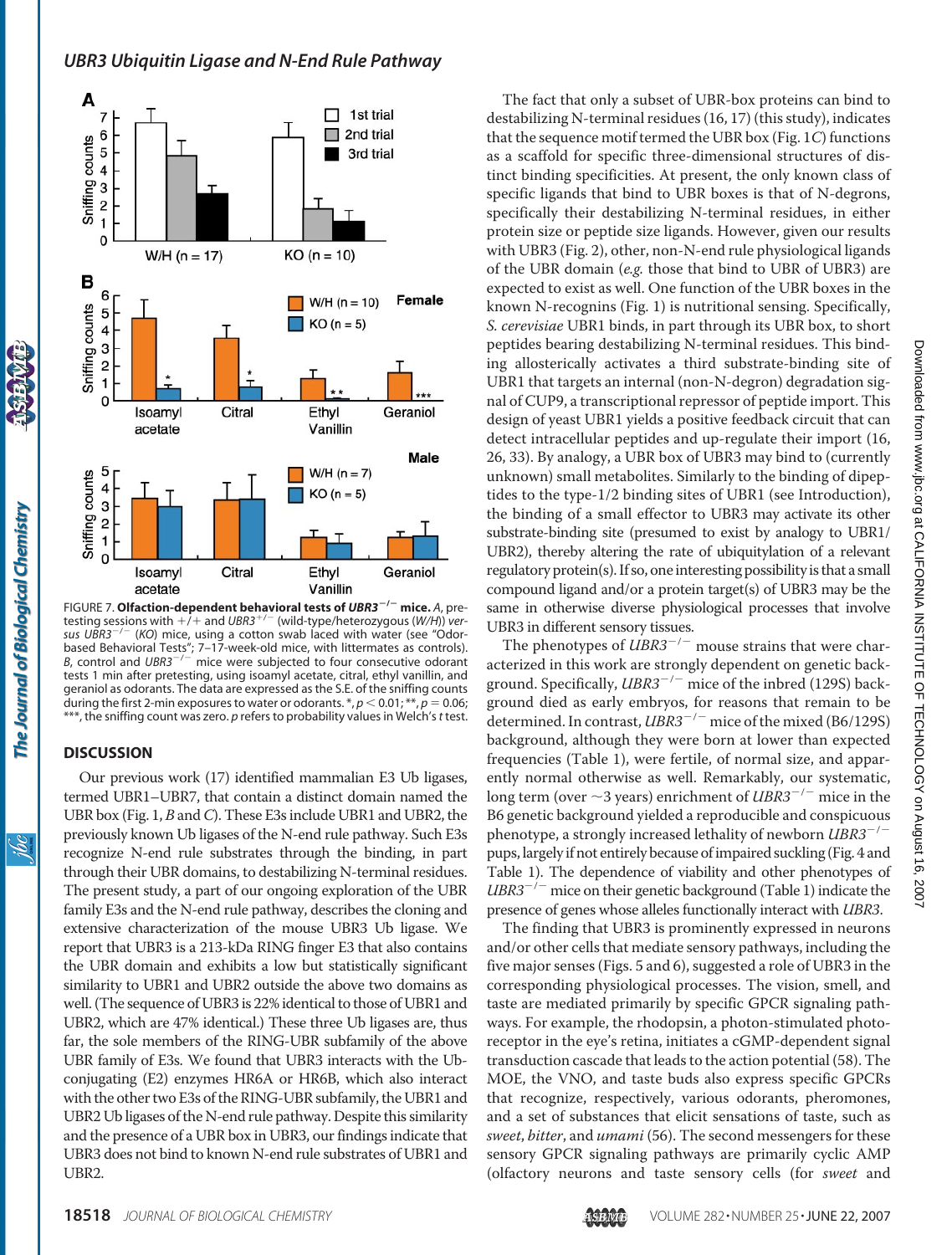*umami*)) and inositol 1,4,5-trisphosphate (vomeronasal sensory neuron and taste sensory cells (for *bitter*)), in contrast to cGMP in photoreceptor cells. The taste sensory cells utilize sodium and potassium channels to sense, respectively,*salty* and *sour* substances, and the signal transduction cascades involved do not depend on GPCR activation. In yet another example of the diversity of signaling pathways in different sensory organs, the senses of touch and hearing are triggered by mechanical force-transducing molecules, such as mechanosensitive ion channels. In sum, the mechanisms underlying signal reception, receptor activation, and intracellular signal transduction tend to be distinct in different sensory settings. By contrast, the processes of synaptic transmission, downstream of the above signaling cascades, involve largely similar molecular mechanisms. Thus, one possibility is that UBR3, which is expressed in all of the above sensory systems (in addition to other cell types as well), may regulate a common step of "downstream" synaptic transmission rather than signal initiation or intracellular signal transduction. Reduced amounts of noradrenaline and dopamine in olfactory bulbs of *UBR3<sup>-/-</sup>* pups (Table 2) are consistent with this possibility.

Because a suckling defect of *UBR3<sup>-/-</sup>* pups, which could be partially rescued by a decreased litter size, can be caused by impaired olfaction, and because UBR3 is expressed in olfactory tissues (Fig. 5; see "Results"), we carried out tests for behavioral anosmia in  $UBR3^{-/-}$  mice. Strikingly, the anosmia in adult  $UBR3^{-/-}$  mice, although present and strong, was found to be confined to  $UBR3^{-/-}$  females, whereas the increased lethality of *UBR3<sup>-/-</sup>* neonates in the B6-enriched background was gender-neutral (Table 1). This gender-specific difference in olfactory behavior (Table 1 and Fig. 7) can be reconciled if newly born  $UBR3^{-/-}$  pups of either gender were anosmic and if  $UBR3^{-/-}$  males but not  $UBR3^{-/-}$  females recovered their olfaction by the time of sexual maturity, when behavioral tests for anosmia were carried out. Examination of these and related possibilities will require electrophysiological tests with nasal epithelia of wild-type and mutant pups. To the best of our knowledge, a gender dependence of anosmia has been reported in regard to the induction of olfactory sensitivity in normal humans (64) but not in a mouse mutant (Fig. 7). One possibility is that a suppressor gene in the male-specific Y chromosome rescues the anosmia phenotype of adult  $UBR3^{-/-}$  males. A putative Y-borne suppressor may or may not be a Ub ligase.

Since *UBR3* is also expressed outside the nervous system (Fig. 1*D*), its remarkably specific expression patterns in sensory tissues (Figs. 5 and 6) reflect only a subset of UBR3 functions, most of which remain to be discovered. Our initial functional results (Fig. 7), the beginning of broader explorations, hint at wide-ranging roles of UBR3, both inside and outside the nervous system.

*Acknowledgments—We are grateful to Jai Wha Seo for genotyping and maintaining mouse strains, to S. Pease (Caltech) for assistance with ES cell work, to B. Kennedy (Caltech) and the staff of the animal facility at the University of Pittsburgh for the care and maintenance of mice, and to A. Arnswald and A. Bunge for excellent technical assistance.*

# *UBR3 Ubiquitin Ligase and N-End Rule Pathway*

#### **REFERENCES**

- 1. Fang, S., and Weissman, A. M. (2004) *Cell Mol. Life. Sci.* **61,** 1546–1561
- 2. Hochstrasser, M. (2006) *Cell* **124,** 27–34
- 3. Petroski, M. D., and Deshaies, R. J. (2005) *Nat. Rev. Mol. Cell. Biol.* **6,** 9–20
- 4. Varshavsky, A. (2006) *Pro. Sci.* **15,** 647–654
- 5. Bachmair, A., and Varshavsky, A. (1989) *Cell* **56,** 1019–1032
- 6. Gardner, R. G., and Hampton, R. Y. (1999) *EMBO J.* **18,** 5994–6004
- 7. Suzuki, T., and Varshavsky, A. (1999) *EMBO J.* **18,** 6017–6026
- 8. Sheng, J., Kumagai, A., Dunphy, W. G., and Varshavsky, A. (2002) *EMBO J.* **21,** 6061–6071
- 9. Cardozo, T., and Pagano, M. (2004) *Nat. Rev. Mol. Cell. Biol.* **5,** 739–751
- 10. Ardley, H. C., and Robinson, P. A. (2005) *Essays Biochem.* **41,** 15–30
- 11. Baumeister, W., Walz, J., Zühl, F., and Seemüller, E. (1998) *Cell* 92, 367–380
- 12. Finley, D., Bartel, B., and Varshavsky, A. (1989) *Nature* **338,** 394–401
- 13. Schnell, J. D., and Hicke, L. (2003) *J. Biol. Chem.* **278,** 35857–35860
- 14. Bachmair, A., Finley, D., and Varshavsky, A. (1986) *Science* **234,** 179–186
- 15. Varshavsky, A. (1996) *Proc. Natl. Acad. Sci. U. S. A.* **93,** 12142–12149
- 16. Kwon, Y. T., Xia, Z. X., An, J. Y., Tasaki, T., Davydov, I. V., Seo, J. W., Xie, Y., and Varshavsky, A. (2003) *Mol. Cell. Biol.* **23,** 8255–8271
- 17. Tasaki, T., Mulder, L. C. F., Iwamatsu, A., Lee, M. J., Davydov, I. V., Varshavsky, A., Muesing, M., and Kwon, Y. T. (2005) *Mol. Cell. Biol.* **25,** 7120–7136
- 18. Hu, R.-G., Sheng, J., Xin, Q., Xu, Z., Takahashi, T. T., and Varshavsky, A. (2005) *Nature* **437,** 981–986
- 19. Hu, R.-G., Brower, C. S., Wang, H., Davydov, I. V., Sheng, J., Zhou, J., Kwon, Y. T., and Varshavsky, A. (2006) *J. Biol. Chem.* **281,** 32559–32573
- 20. Johnson, E. S., Gonda, D. K., and Varshavsky, A. (1990) *Nature* **346,** 287–291
- 21. Prakash, S., Tian, L., Ratliff, K. S., Lehotzky, R. E., and Matouschek, A. (2004) *Nat. Struct. Mol. Biol.* **11,** 830–837
- 22. Kwon, Y. T., Balogh, S. A., Davydov, I. V., Kashina, A. S., Yoon, J. K., Xie, Y., Gaur, A., Hyde, L., Denenberg, V. H., and Varshavsky, A. (2000) *Mol. Cell. Biol.* **20,** 4135–4148
- 23. Kwon, Y. T., Kashina, A. S., and Varshavsky, A. (1999) *Mol. Cell. Biol.* **19,** 182–193
- 24. Kwon, Y. T., Kashina, A. S., Davydov, I. V., Hu, R.-G., An, J. Y., Seo, J. W., Du, F., and Varshavsky, A. (2002) *Science* **297,** 96–99
- 25. Lee, M. J., Tasaki, T., Moroi, K., An, J. Y., Kimura, S., Davydov, I. V., and Kwon, Y. T. (2005) *Proc. Natl. Acad. Sci. U. S. A.* **102,** 15030–15035
- 26. Turner, G. C., Du, F., and Varshavsky, A. (2000) *Nature* **405,** 579–583
- 27. Rao, H., Uhlmann, F., Nasmyth, K., and Varshavsky, A. (2001) *Nature* **410,** 955–960
- 28. Ditzel, M., Wilson, R., Tenev, T., Zachariou, A., Paul, A., Deas, E., and Meier, P. (2003) *Nat. Cell Biol.* **5,** 467–473
- 29. Varshavsky, A. (2003) *Nat. Cell Biol.* **5,** 373–376
- 30. Yoshida, S., Ito, M., Gallis, J., Nishida, I., and Watanabe, A. (2002) *Plant J.* **32,** 129–137
- 31. An, J. Y., Seo, J. W., Tasaki, T., Lee, M. J., Varshavsky, A., and Kwon, Y. T. (2006) *Proc. Natl. Acad. Sci. U. S. A.* **103,** 6212–6217
- 32. Zenker, M., Mayerle, J., Lerch, M. M., Tagariello, A., Zerres, K., Durie, P. R., Beier, M., Hülskamp, G., Guzman, C., Rehder, H., Beemer, F. A., Hamel, B., Vanlieferinghen, P., Gershoni-Baruch, R., Vieira, M. W., Dumic, M., Auslender, R., Gil-da-Silva-Lopes, V. L., Steinlicht, S., Rauh, R., Shalev, S. A., Thiel, C., Winterpacht, A., Kwon, Y. T., Varshavsky, A., and Reis, A. (2005) *Nat. Genet.* **37,** 1345–1350
- 33. Du, F., Navarro-Garcia, F., Xia, Z., Tasaki, T., and Varshavsky, A. (2002) *Proc. Natl. Acad. Sci. U. S. A.* **99,** 14110–14115
- 34. Kwon, Y. T., Xia, Z., Davydov, I. V., Lecker, S. H., and Varshavsky, A. (2001) *Mol. Cell. Biol.* **21,** 8007–8021
- 35. Erbse, A., Schmidt, R., Bornemann, T., Schneider-Mergener, J., Mogk, A., Zahn, R., Dougan, D. A., and Bukau, B. (2005) *Nature* **439,** 753–756
- 36. Kwon, Y. T., Reiss, Y., Fried, V. A., Hershko, A., Yoon, J. K., Gonda, D. K., Sangan, P., Copeland, N. G., Jenkins, N. A., and Varshavsky, A. (1998) *Proc. Natl. Acad. Sci. U. S. A.* **95,** 7898–7903
- 37. Sasaki, T., Kojima, H., Kishimoto, R., Ikeda, A., Kunimoto, H., and Nakajima, K. (2006) *Mol. Cell* **24,** 63–75